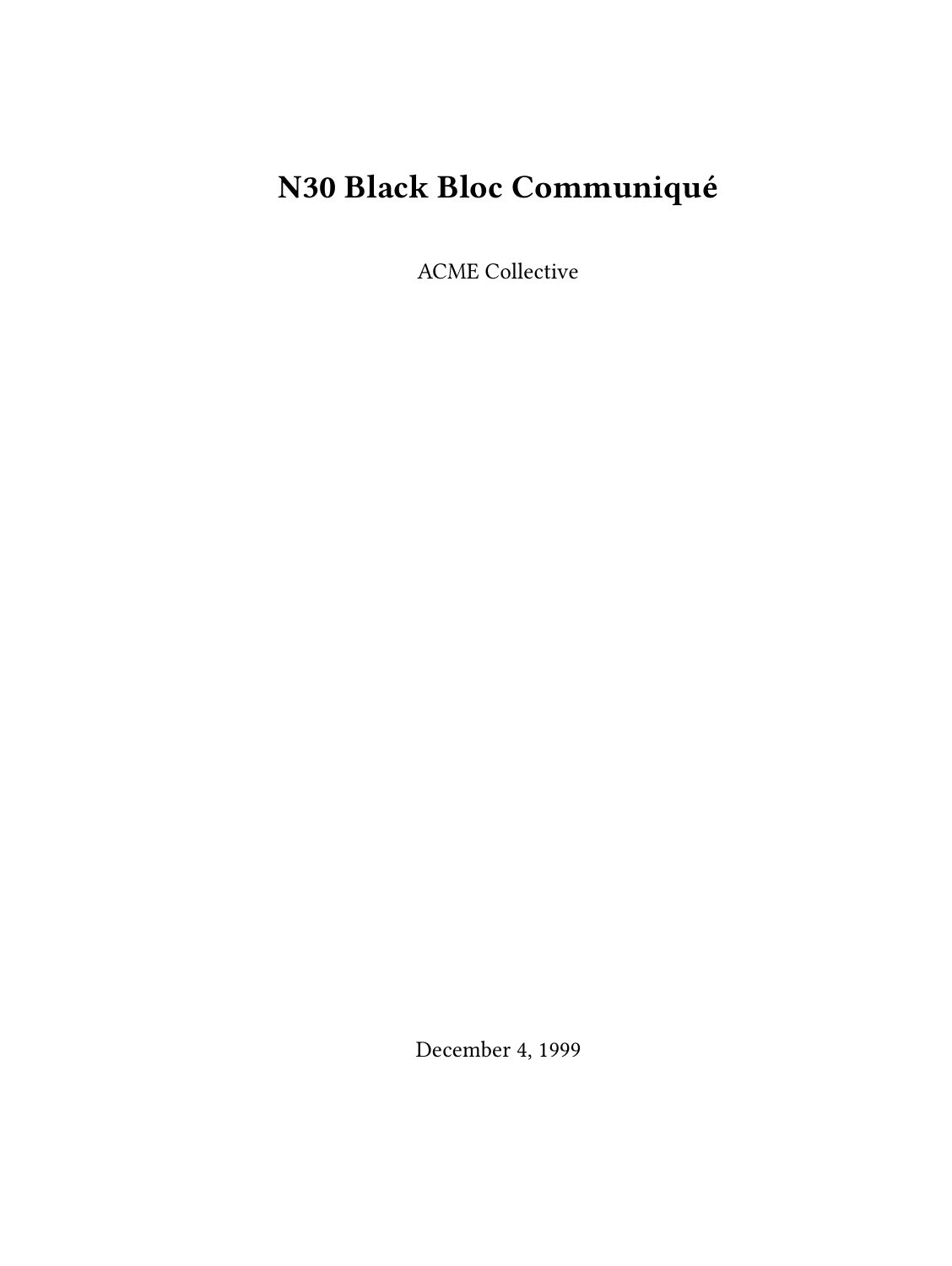## **Contents**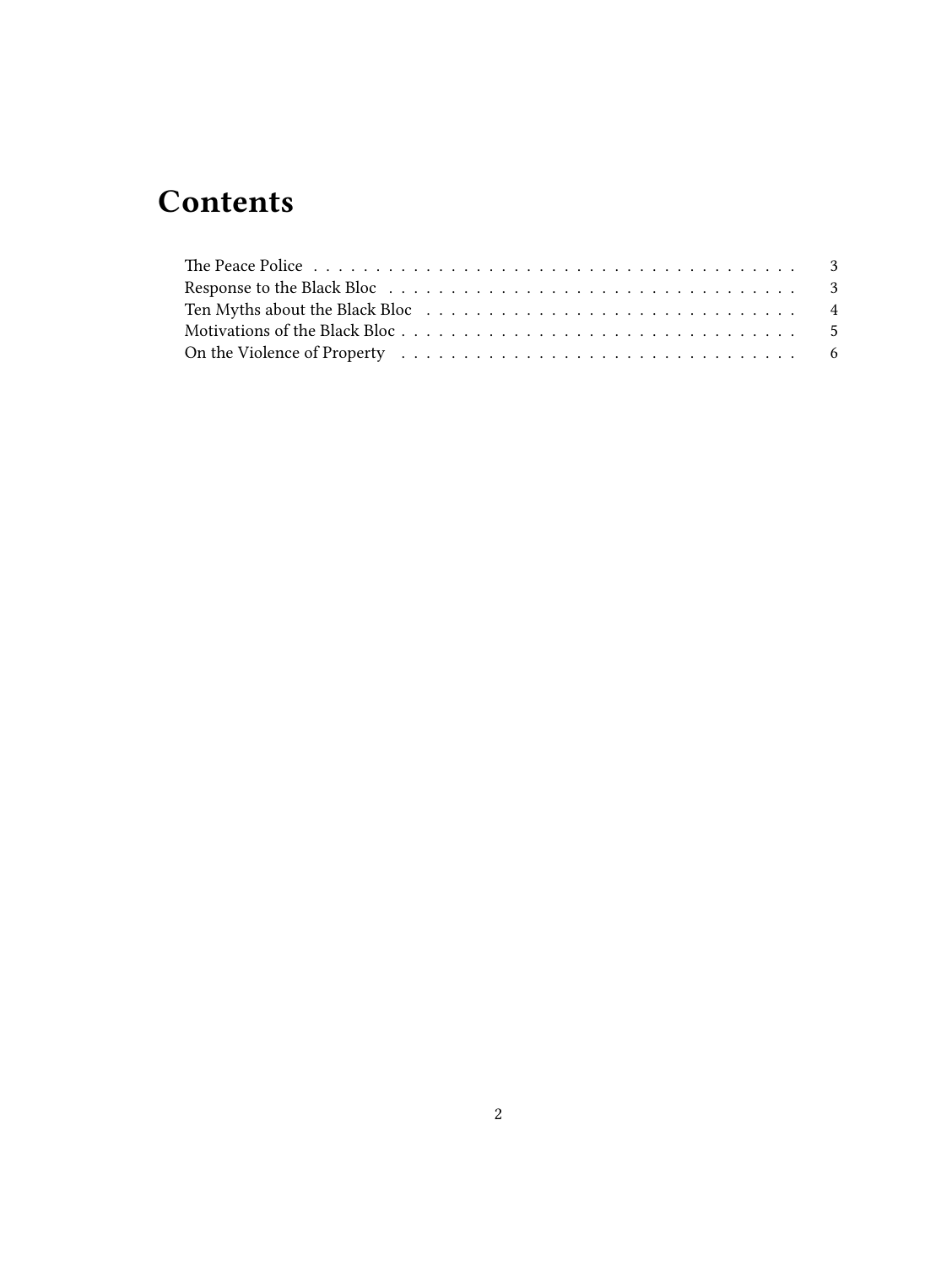#### *A communiqué from one section of the black bloc of N30 in Seattle*

On November 30, several groups of individuals in black bloc attacked various corporate targets in downtown Seattle. Among them were (to name just a few): Fidelity Investment (major investor in Occidental Petroleum, the bane of the U'wa tribe in Colombia) Bank of America, US Bancorp, Key Bank and Washington Mutual Bank (financial institutions key in the expansion of corporate repression) Old Navy, Banana Republic and the GAP (as Fisher family businesses, rapers of Northwest forest lands and sweatshop laborers) NikeTown and Levi's (whose overpriced products are made in sweatshops) McDonald's (slave-wage fast-food peddlers responsible for destruction of tropical rainforests for grazing land and slaughter of animals) Starbucks (peddlers of an addictive substance whose products are harvested at below-poverty wages by farmers who are forced to destroy their own forests in the process) Warner Bros. (media monopolists) Planet Hollywood (for being Planet Hollywood).

This activity lasted for over 5 hours and involved the breaking of storefront windows and doors and defacing of facades. Slingshots, newspaper boxes, sledge hammers, mallets, crowbars and nail-pullers were used to strategically destroy corporate property and gain access (one of the three targeted Starbucks and Niketown were looted). Eggs filled with glass etching solution, paint-balls and spray-paint were also used.

The black bloc was a loosely organized cluster of affinity groups and individuals who roamed around downtown, pulled this way by a vulnerable and significant storefront and that way by the sight of a police formation. Unlike the vast majority of activists who were pepper-sprayed, tear-gassed and shot at with rubber bullets on several occasions, most of our section of the black bloc escaped serious injury by remaining constantly in motion and avoiding engagement with the police. We buddied up, kept tight and watched each others' backs.

Those attacked by federal thugs were un-arrested by quick-thinking and organized members of the black bloc. The sense of solidarity was awe-inspiring.

#### <span id="page-2-0"></span>**The Peace Police**

Unfortunately, the presence and persistence of "peace police" was quite disturbing. On at least 6 separate occasions, so-called "non-violent" activists physically attacked individuals who targeted corporate property. Some even went so far as to stand in front of the Niketown super store and tackle and shove the black bloc away. Indeed, such self-described "peace-keepers" posed a much greater threat to individuals in the black bloc than the notoriously violent uniformed "peacekeepers" sanctioned by the state undercover officers have even used the cover of the activist peace-keepers to ambush those who engage in corporate property destruction).

#### <span id="page-2-1"></span>**Response to the Black Bloc**

Response to the black bloc has highlighted some of the contradictions and internal oppressions of the "nonviolent activist" community. Aside from the obvious hypocrisy of those who engaged in violence against black-clad and masked people (many of whom were harassed despite the fact that they never engaged in property destruction), there is the racism of privileged activists who can afford to ignore the violence perpetrated against the bulk of society and the natural world in the name of private property rights. Window-smashing has engaged and inspired many of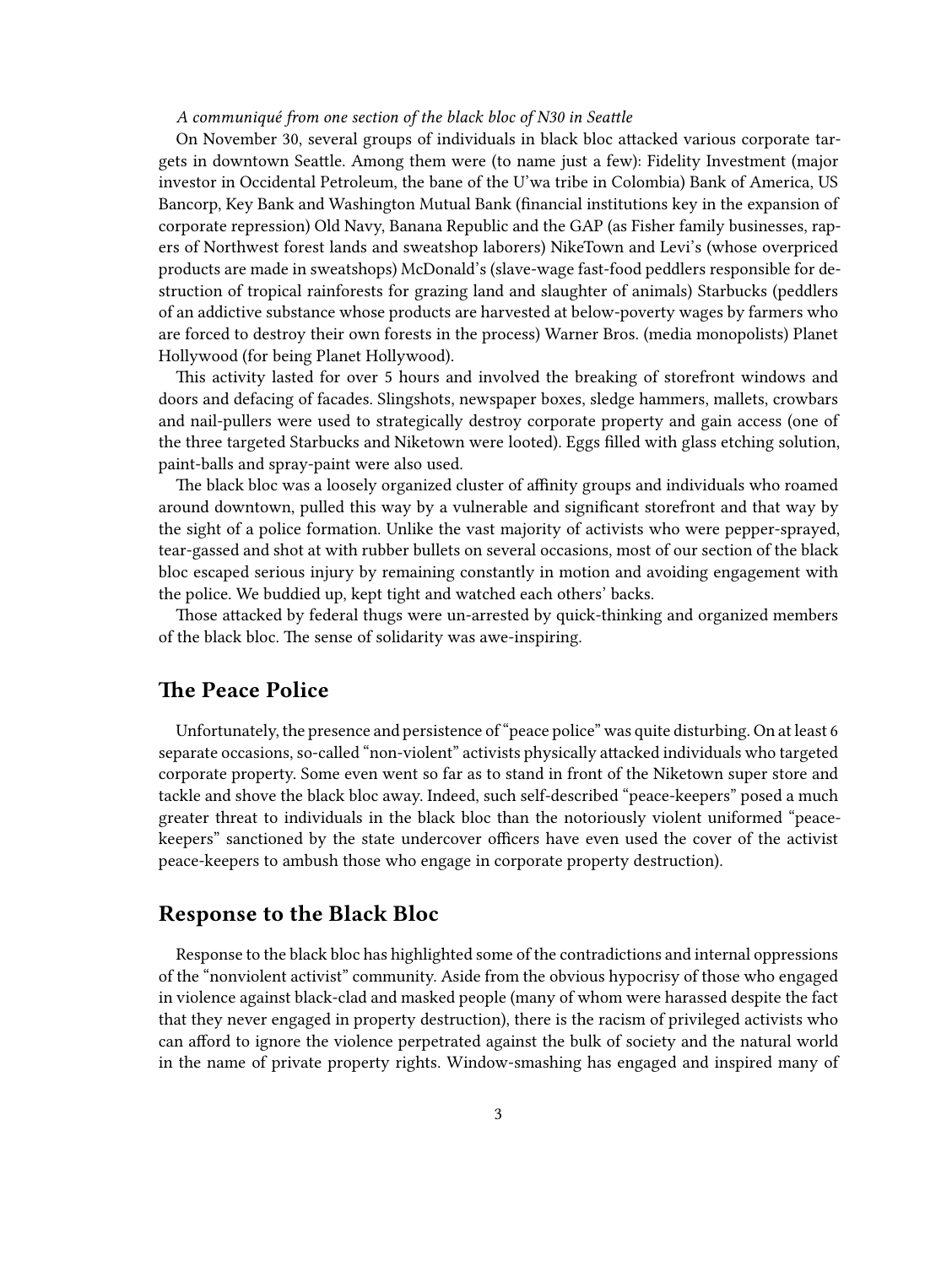the most oppressed members of Seattle's community more than any giant puppets or sea turtle costumes ever could (not to disparage the effectiveness of those tools in other communities).

### <span id="page-3-0"></span>**Ten Myths about the Black Bloc**

Here's a little something to dispel the myths that have been circulating about the N30 black bloc:

- 1. "They are all a bunch of Eugene anarchists." While a few may be anarchists from Eugene, we hail from all over the United States, including Seattle. In any case, most of us are familiar with local issues in Seattle (for instance, the recent occupation of downtown by some of the most nefarious of multinational retailers).
- 2. "They are all followers of John Zerzan." A lot of rumors have been circulating that we are followers of John Zerzan, an anarcho-primitivist author from Eugene who advocates property destruction. While some of us may appreciate his writings and analyses, he is in no sense our leader, directly, indirectly, philosophically or otherwise.
- 3. "The mass public squat is the headquarters of the anarchists who destroyed property on November 30<sup>th</sup>." In reality, most of the people in the "Autonomous Zone" squat are residents of Seattle who have spent most of their time since its opening on the 28<sup>th</sup> in the squat. While they may know of one-another, the two groups are not co-extensive and in no case could the squat be considered the headquarters of people who destroyed property.
- 4. "They escalated situations on the  $30<sup>th</sup>$ , leading to the tear-gassing of passive, non-violent protesters." To answer this, we need only note that tear-gassing, pepper-spraying and the shooting of rubber bullets all began before the black blocs (as far as we know) started engaging in property destruction. In addition, we must resist the tendency to establish a causal relationship between police repression and protest in any form, whether it involved property destruction or not. The police are charged with protecting the interests of the wealthy few and the blame for the violence cannot be placed upon those who protest those interests.
- 5. Conversely: "They acted in response to the police repression." While this might be a more positive representation of the black bloc, it is nevertheless false. We refuse to be misconstrued as a purely reactionary force. While the logic of the black bloc may not make sense to some, it is in any case a pro-active logic.
- 6. "They are a bunch of angry adolescent boys." Aside from the fact that it belies a disturbing ageism and sexism, it is false. Property destruction is not merely macho rabble-rousing or testosterone-laden angst release. Nor is it displaced and reactionary anger. It is strategically and specifically targeted direct action against corporate interests.
- 7. "They just want to fight." This is pretty absurd, and it conveniently ignores the eagerness of "peace police" to fight us. Of all the groups engaging in direct action, the black bloc was perhaps the least interested in engaging the authorities and we certainly had no interest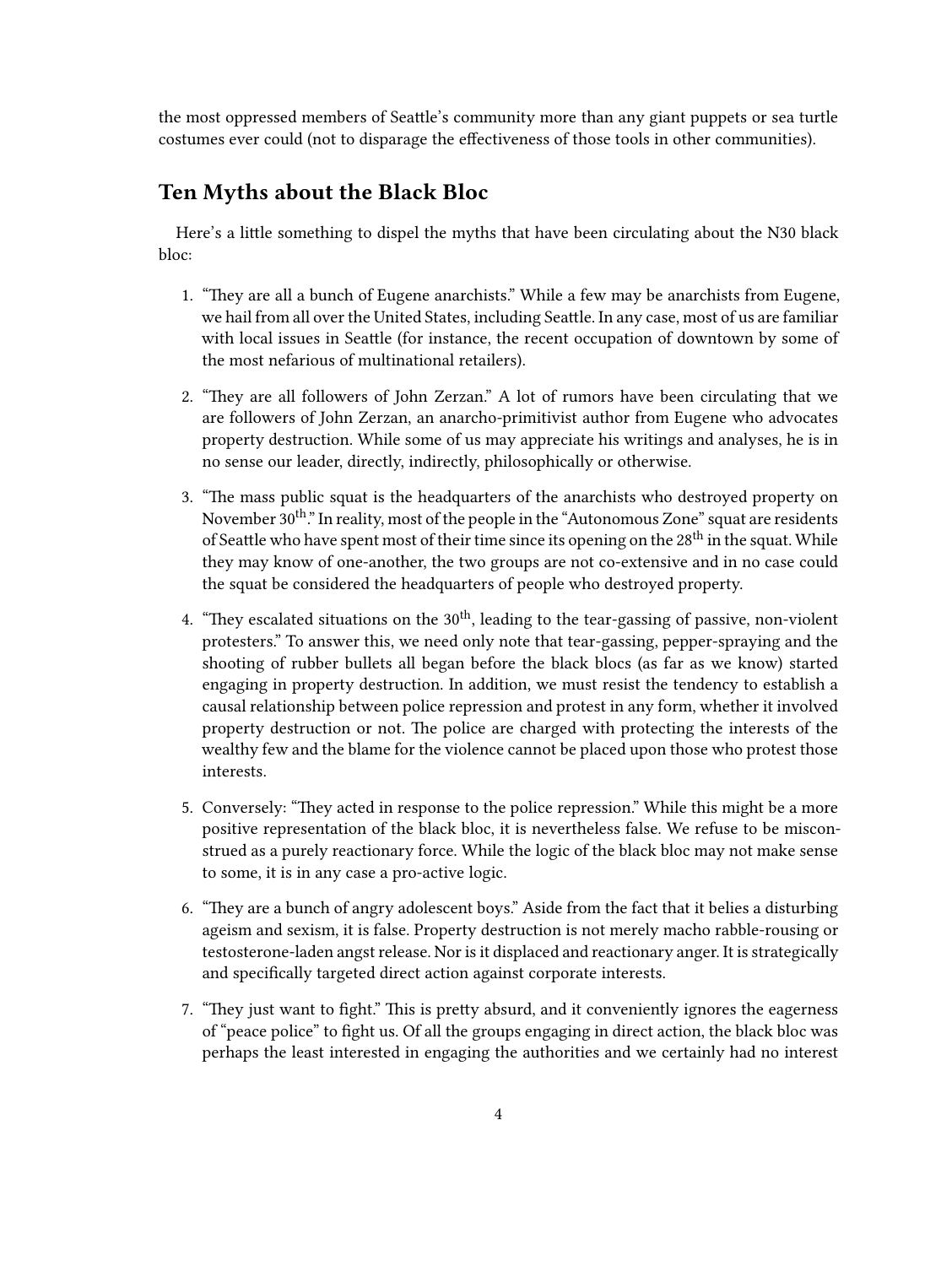in fighting with other anti-WTO activists (despite some rather strong disagreements over tactics).

- 8. "They are a chaotic, disorganized and opportunistic mob." While many of us could surely spend days arguing over what "chaotic" means, we were certainly not disorganized. The organization may have been fluid and dynamic, but it was tight. As for the charge of opportunism, it would be hard to imagine who of the thousands in attendance didn't take advantage of the opportunity created in Seattle to advance their agenda. The question becomes, then, whether or not we helped create that opportunity and most of us certainly did (which leads us to the next myth):
- 9. "They don't know the issues" or "they aren't activists who've been working on this." While we may not be professional activists, we've all been working on this convergence in Seattle for months. Some of us did work in our home-towns and others came to Seattle months in advance to work on it. To be sure, we were responsible for many hundreds of people who came out on the streets on the  $30<sup>th</sup>$ , only a very small minority of which had anything to do with the black bloc. Most of us have been studying the effects of the global economy, genetic engineering, resource extraction, transportation, labor practices, elimination of indigenous autonomy, animal rights and human rights and we've been doing activism on these issues for many years. We are neither ill-informed nor inexperienced.
- 10. "Masked anarchists are anti-democratic and secretive because they hide their identities." Let's face it (with or without a mask) — we aren't living in a democracy right now. If this week has not made it plain enough, let us remind you — we are living in a police state. People tell us that if we really think that we're right, we wouldn't be hiding behind masks. "The truth will prevail" is the assertion. While this is a fine and noble goal, it does not jive with the present reality. Those who pose the greatest threat to the interests of Capital and State will be persecuted. Some pacifists would have us accept this persecution gleefully. Others would tell us that it is a worthy sacrifice. We are not so morose. Nor do we feel we have the privilege to accept persecution as a sacrifice: persecution to us is a daily inevitability and we treasure our few freedoms. To accept incarceration as a form of flattery betrays a large amount of "first world" privilege. We feel that an attack on private property is necessary if we are to rebuild a world which is useful, healthful and joyful for everyone. And this despite the fact that hypertrophied private property rights in this country translate into felony charges for any property destruction over \$250.

#### <span id="page-4-0"></span>**Motivations of the Black Bloc**

The primary purpose of this communiqué is to diffuse some of the aura of mystery that surrounds the black bloc and make some of its motivations more transparent, since our masks cannot be.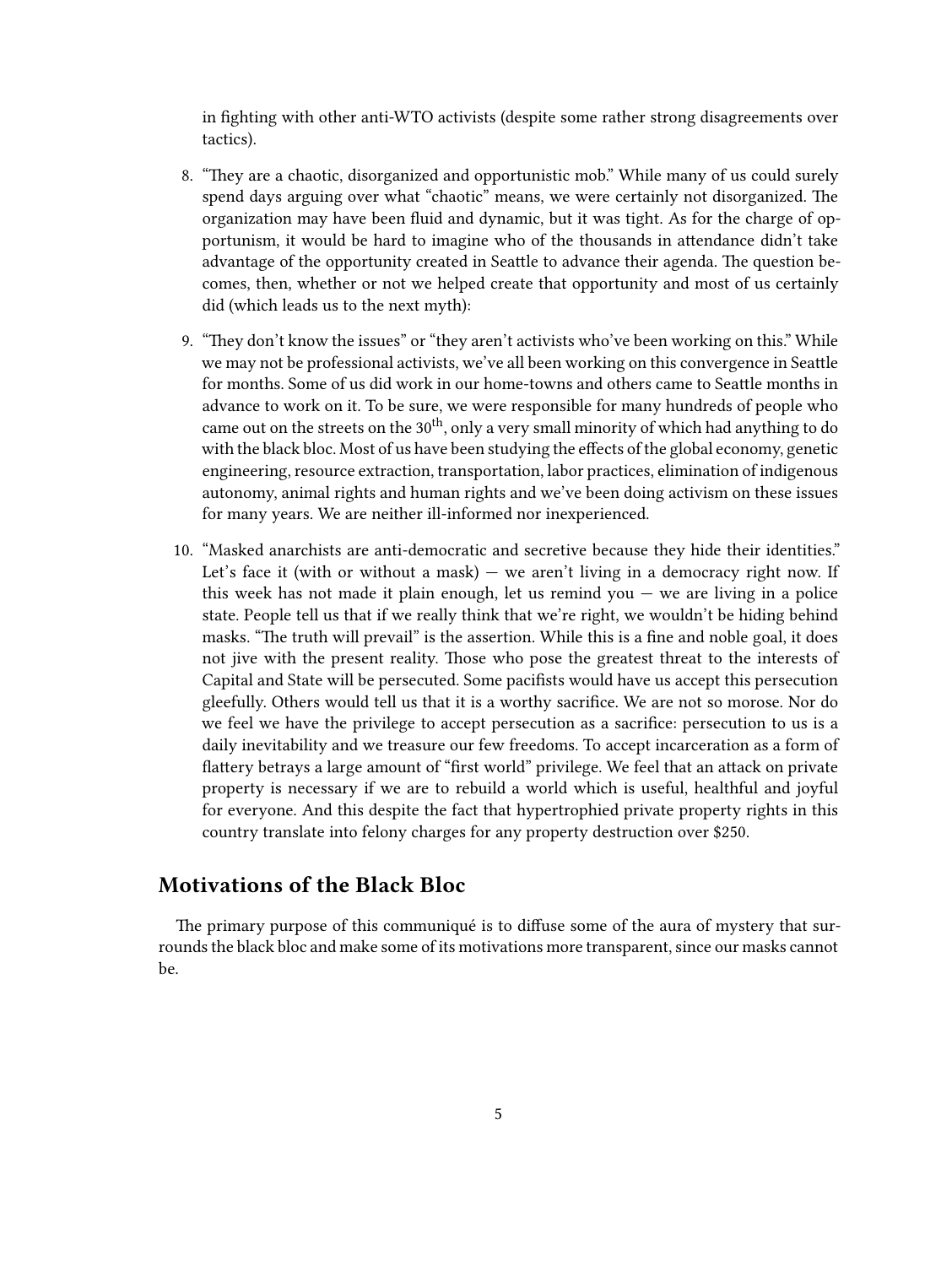#### <span id="page-5-0"></span>**On the Violence of Property**

We contend that property destruction is not a violent activity unless it destroys lives or causes pain in the process. By this definition, private property — especially corporate private property — is itself infinitely more violent than any action taken against it.

Private property should be distinguished from personal property. The latter is based upon use while the former is based upon trade. The premise of personal property is that each of us has what s/he needs. The premise of private property is that each of us has something that someone else needs or wants. In a society based on private property rights, those who are able to accrue more of what others need or want have greater power. By extension, they wield greater control over what others perceive as needs and desires, usually in the interest of increasing profit to themselves.

Advocates of "free trade" would like to see this process to its logical conclusion: a network of a few industry monopolists with ultimate control over the lives of the everyone else. Advocates of "fair trade" would like to see this process mitigated by government regulations meant to superficially impose basic humanitarian standards. As anarchists, we despise both positions.

Private property  $-$  and capitalism, by extension  $-$  is intrinsically violent and repressive and cannot be reformed or mitigated. Whether the power of everyone is concentrated into the hands of a few corporate heads or diverted into a regulatory apparatus charged with mitigating the disasters of the latter, no one can be as free or as powerful as they could be in a non-hierarchical society.

When we smash a window, we aim to destroy the thin veneer of legitimacy that surrounds private property rights. At the same time, we exorcise that set of violent and destructive social relationships which has been imbued in almost everything around us. By "destroying" private property, we convert its limited exchange value into an expanded use value. A storefront window becomes a vent to let some fresh air into the oppressive atmosphere of a retail outlet (at least until the police decide to tear-gas a nearby road blockade). A newspaper box becomes a tool for creating such vents or a small blockade for the reclamation of public space or an object to improve one's vantage point by standing on it. A dumpster becomes an obstruction to a phalanx of rioting cops and a source of heat and light. A building facade becomes a message board to record brainstorm ideas for a better world.

After N30, many people will never see a shop window or a hammer the same way again. The potential uses of an entire cityscape have increased a thousand-fold. The number of broken windows pales in comparison to the number broken spells — spells cast by a corporate hegemony to lull us into forgetfulness of all the violence committed in the name of private property rights and of all the potential of a society without them. Broken windows can be boarded up (with yet more waste of our forests) and eventually replaced, but the shattering of assumptions will hopefully persist for some time to come.

Against Capital and State, the ACME Collective

\* \* \*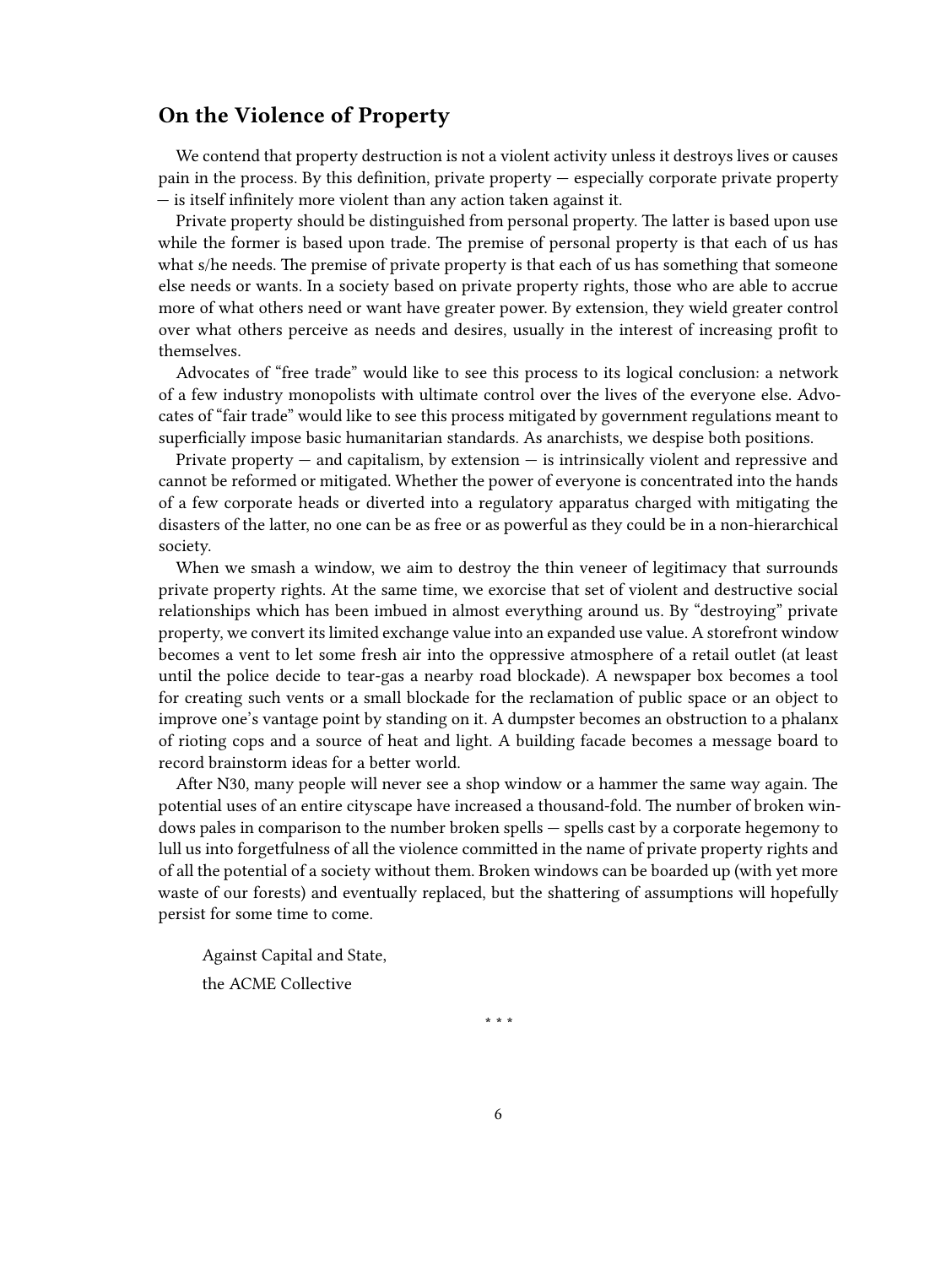Disclaimer: these observations and analyses represent only those of the ACME Collective and should not be construed to be representative of the rest of the black bloc on N30 or anyone else who engaged in riot or property destruction that day.